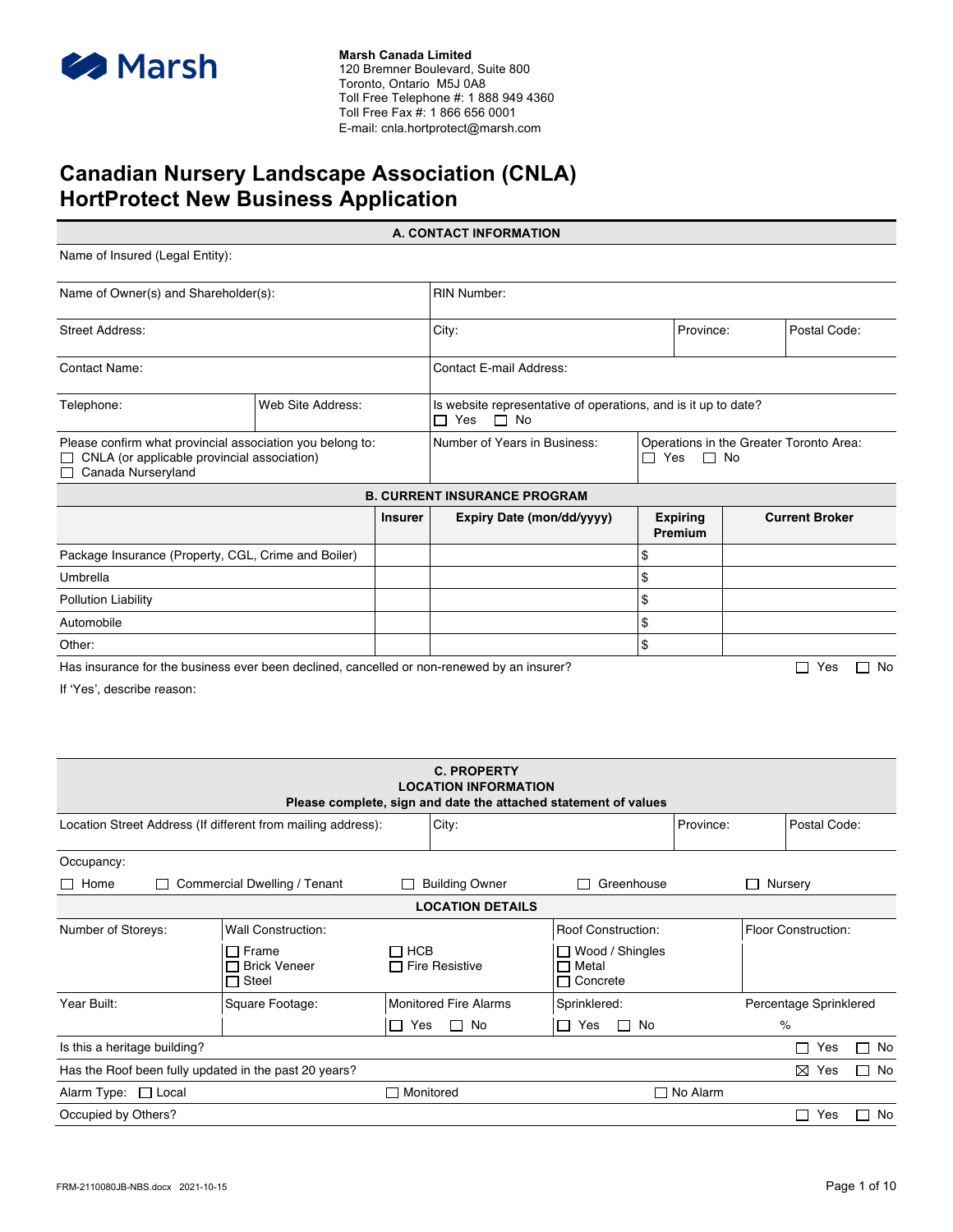| <b>REPLACEMENT VALUES</b><br>Please Declare Current Replacement Value (without deduction for depreciation)                                                                                             |                                                                                     |                              |                 |                                    |           |                                                                                                                       |                         |
|--------------------------------------------------------------------------------------------------------------------------------------------------------------------------------------------------------|-------------------------------------------------------------------------------------|------------------------------|-----------------|------------------------------------|-----------|-----------------------------------------------------------------------------------------------------------------------|-------------------------|
| <b>Property Cover</b>                                                                                                                                                                                  |                                                                                     | <b>Replacement Cost</b>      |                 |                                    |           | <b>Property Cover</b>                                                                                                 | <b>Replacement Cost</b> |
| Buildings (excluding greenhouses)                                                                                                                                                                      |                                                                                     | \$                           |                 | Stock & Inventory                  |           |                                                                                                                       | \$                      |
| <b>Computer Equipment / Office Contents</b>                                                                                                                                                            |                                                                                     | \$                           |                 | Tools (Attach list)                |           |                                                                                                                       | \$                      |
| Contractors Equipment 5 years and newer                                                                                                                                                                |                                                                                     | \$                           |                 |                                    |           | Contractors Equipment - older than 5 years                                                                            | \$                      |
| Property Deductible: \$                                                                                                                                                                                |                                                                                     |                              |                 | Laptops                            |           |                                                                                                                       | \$                      |
| Percentage of CEF with GPS tracking \$<br>Deductible Any One Occurrence \$                                                                                                                             |                                                                                     | Higher Limit: \$             |                 | any one item / \$                  |           | Rental Equipment \$25,000 any one item / aggregate \$100,000 (included)<br>aggregate                                  |                         |
|                                                                                                                                                                                                        |                                                                                     | <b>BUSINESS INTERRUPTION</b> |                 |                                    |           |                                                                                                                       |                         |
| Coverage                                                                                                                                                                                               |                                                                                     |                              |                 | <b>Limit Required</b>              |           |                                                                                                                       |                         |
| $\Box$ Extra expense \$25,000 automatic limit                                                                                                                                                          |                                                                                     |                              | \$              |                                    |           |                                                                                                                       |                         |
| □ Annual Gross Rental Income                                                                                                                                                                           |                                                                                     |                              | \$              |                                    |           |                                                                                                                       |                         |
| □ Annual Loss of Income / Gross Profits                                                                                                                                                                | \$50,000 automatic limit                                                            |                              |                 |                                    |           | If higher limit is required, please advise limit \$                                                                   |                         |
| Ordinary Payroll limit (if required) \$                                                                                                                                                                |                                                                                     |                              |                 |                                    |           |                                                                                                                       |                         |
|                                                                                                                                                                                                        |                                                                                     |                              | <b>D. CRIME</b> |                                    |           |                                                                                                                       |                         |
| Employee Dishonesty: \$50,000<br>Do you require higher limits?                                                                                                                                         | Loss inside premises / Loss outside premises: \$10,000                              |                              |                 | $\Box$ Yes                         | $\Box$ No | How many employees handle cash / cheques?                                                                             |                         |
| Are countersignatures required on cheques over \$1,000?                                                                                                                                                |                                                                                     |                              |                 | Yes                                | No<br>□   |                                                                                                                       |                         |
| Are bank accounts reconciled on a monthly basis?                                                                                                                                                       |                                                                                     |                              |                 | Yes<br>$\mathsf{L}$                | $\Box$ No |                                                                                                                       |                         |
| Is reconciliation done by someone not authorized to deposit or withdraw?                                                                                                                               |                                                                                     |                              |                 | Yes                                | No<br>LI  |                                                                                                                       |                         |
| Are countersignatures required on cheques over \$1,000?                                                                                                                                                |                                                                                     |                              |                 | $\Box$ Yes                         | $\Box$ No |                                                                                                                       |                         |
| If answered 'No' on any of the three questions above, please explain:                                                                                                                                  |                                                                                     |                              |                 |                                    |           |                                                                                                                       |                         |
|                                                                                                                                                                                                        |                                                                                     | <b>E. AUTOMOBILE</b>         |                 |                                    |           |                                                                                                                       |                         |
| Third Party Liability Limit \$                                                                                                                                                                         |                                                                                     |                              |                 | <b>Statutory Accident Benefits</b> |           |                                                                                                                       |                         |
| <b>Optional Increased Accident Benefits</b>                                                                                                                                                            |                                                                                     |                              |                 |                                    |           |                                                                                                                       |                         |
| The following chart lists some, but not all of the options available to purchase other additional or increased benefits and coverages. You can also<br>choose not to increase any benefit or coverage. |                                                                                     |                              |                 |                                    |           |                                                                                                                       |                         |
| <b>Benefit / Coverage</b>                                                                                                                                                                              |                                                                                     |                              |                 | You can choose                     |           |                                                                                                                       |                         |
| Income Replacement benefit                                                                                                                                                                             | To increase the weekly limit to \$600, \$800 or \$1,000 per week.                   |                              |                 |                                    |           |                                                                                                                       |                         |
| Caregiver benefit                                                                                                                                                                                      |                                                                                     |                              |                 |                                    |           | To make the same amounts available in current policy for catastrophic injuries available for all injuries.            |                         |
| Housekeeping and Home<br>Maintenance expenses                                                                                                                                                          |                                                                                     |                              |                 |                                    |           | To make the same amounts available in current policy for catastrophic injuries available for all injuries.            |                         |
| Death and Funeral benefits                                                                                                                                                                             |                                                                                     |                              |                 |                                    |           | \$50,000 lump sum to an eligible spouse; \$20,000 lump sum to each dependant; maximum \$8,000 funeral benefits.       |                         |
| Dependant Care benefit                                                                                                                                                                                 | week.                                                                               |                              |                 |                                    |           | Up to \$75 per week for the first dependant and \$25 per week for each additional dependant to a maximum of \$150 per |                         |
| Indexation benefit                                                                                                                                                                                     |                                                                                     |                              |                 |                                    |           | Annual adjustment for inflation for many benefits according to the Consumer Price Index for Canada.                   |                         |
| Third Party Liability                                                                                                                                                                                  | Options exist to increase the minimum amount.                                       |                              |                 |                                    |           |                                                                                                                       |                         |
| <b>Tort Deductible</b>                                                                                                                                                                                 | Reduce deductible by \$10,000 regardless of annual indexation percentage increases. |                              |                 |                                    |           |                                                                                                                       |                         |
| Criteria include no payment by any insurer, no injuries, and damages less than \$2,000 are paid by the at-fault driver, and this provision is limited to one minor accident<br>every three years.      |                                                                                     |                              |                 |                                    |           |                                                                                                                       |                         |
| $2\;$ If you have previously purchased any optional benefits please review your renewal documents as they may have changed.                                                                            |                                                                                     |                              |                 |                                    |           |                                                                                                                       |                         |
| <b>F. DESCRIPTION OF OPERATIONS AND LIABILITY INFORMATION</b>                                                                                                                                          |                                                                                     |                              |                 |                                    |           |                                                                                                                       |                         |
| <b>Breakdown of Operations by Type</b>                                                                                                                                                                 |                                                                                     |                              |                 |                                    |           | <b>Estimated Revenue</b>                                                                                              |                         |
| Gardening for others (landscaping)<br>\$                                                                                                                                                               |                                                                                     |                              |                 |                                    |           |                                                                                                                       |                         |
| Garden Supplies - Retail / Wholesale                                                                                                                                                                   |                                                                                     |                              |                 |                                    |           | \$                                                                                                                    |                         |
| \$<br>Hydro Seeding                                                                                                                                                                                    |                                                                                     |                              |                 |                                    |           |                                                                                                                       |                         |
| Pesticide / Herbicide                                                                                                                                                                                  |                                                                                     |                              |                 |                                    |           | \$                                                                                                                    |                         |
| Swimming Pool (Excavation Only)                                                                                                                                                                        |                                                                                     |                              |                 |                                    |           | \$                                                                                                                    |                         |
| Swimming Pool Installation (Subcontracted Only)                                                                                                                                                        |                                                                                     |                              |                 |                                    |           | \$                                                                                                                    |                         |
| Excavation (anything below 3 feet)                                                                                                                                                                     |                                                                                     |                              |                 |                                    |           | \$                                                                                                                    |                         |
| <b>Tree Removal</b>                                                                                                                                                                                    |                                                                                     |                              |                 |                                    |           | \$                                                                                                                    |                         |
| \$<br>Horticultural Sales (US)                                                                                                                                                                         |                                                                                     |                              |                 |                                    |           |                                                                                                                       |                         |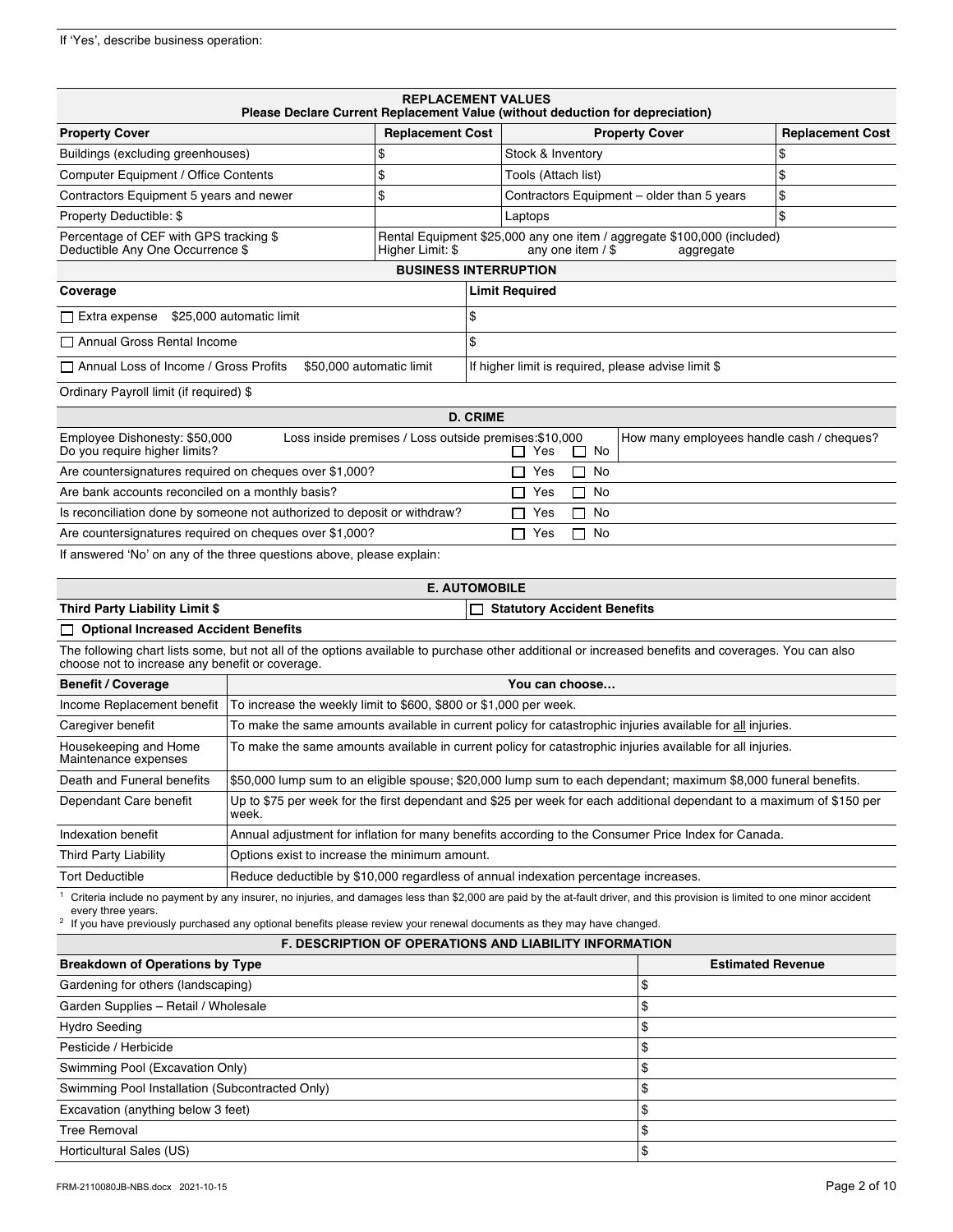| Other:                                                                                                                               |   |                                                                                                        | \$                  |                               |      |
|--------------------------------------------------------------------------------------------------------------------------------------|---|--------------------------------------------------------------------------------------------------------|---------------------|-------------------------------|------|
| Total                                                                                                                                |   |                                                                                                        | æ                   |                               |      |
|                                                                                                                                      |   | Note: If Snow Removal Operations are applicable, the Addendum must be completed                        |                     |                               |      |
| Do you perform any blasting operations?<br>П<br>Yes                                                                                  |   |                                                                                                        |                     | No.                           |      |
| Do you perform any public roadwork, utility line maintenance, or railway work?                                                       |   |                                                                                                        |                     | Yes<br>П                      | No.  |
| Do you grow fruits and/or vegetables for human or animal consumption?                                                                |   |                                                                                                        | Yes<br>$\mathsf{L}$ | No.<br>- 1                    |      |
| Do you grow trees / plants outside the ground?                                                                                       |   |                                                                                                        |                     | Yes<br>$\mathsf{L}$           | □ No |
| Please confirm Limit of Liability required:                                                                                          |   |                                                                                                        |                     |                               |      |
| (a) Commercial General Liability                                                                                                     | ъ | Limit Any One Occurrence                                                                               | \$                  | Deductible Any One Occurrence |      |
| Umbrella Liability, if applicable<br>Limit Any One Occurrence excess of Underlying CGL<br>Self Insured Retention<br>(b)<br>S<br>l \$ |   |                                                                                                        |                     |                               |      |
|                                                                                                                                      |   | List all companies to be insured, including parent, subsidiary, controlled or joint venture companies: |                     |                               |      |

List all locations at which business is conducted if not covered under the Property showing whether owned or leased:

| <b>G. CLAIMS HISTORY (5 YEARS MINIMUM)</b><br>(Please attach insurer loss run, if available) |                            |                                                     |                 |      |                    |                        |  |
|----------------------------------------------------------------------------------------------|----------------------------|-----------------------------------------------------|-----------------|------|--------------------|------------------------|--|
| Date of Loss<br>(mon/dd/yyyy)                                                                | <b>Description of Loss</b> | <b>Line of Coverage</b><br>(Property / Auto / etc.) | <b>Reserves</b> | Paid | <b>Total Claim</b> | Open/<br><b>Closed</b> |  |
|                                                                                              |                            |                                                     |                 |      |                    |                        |  |
|                                                                                              |                            |                                                     |                 |      |                    |                        |  |
|                                                                                              |                            |                                                     |                 |      |                    |                        |  |

**The applicant certifies that the above statements are factual and true, and that no information has been omitted or misstated.**

**SNOW REMOVAL ADDENDUM**

Is snow removal addendum attached? In the state of the state of the state of the state of the state of the state of the state of the state of the state of the state of the state of the state of the state of the state of th

#### **DECLARATION**

**I / We hereby certify that the values given herein represent to the best of my / our knowledge the actual value of the property described, if to be insured on an Actual Cash Value Basis; or Cost of Replacement of the property described, if to be insured on Replacement Cost Basis. The attention of the signatory is drawn to Statutory Condition #1 which reads as follows: Misrepresentation: If a person applying for insurance falsely described the property to the prejudice of the insurer, or misrepresents or fraudulently omits to communicate any circumstance that is material to be made known to the insurer in order to enable it to judge of the risk to be undertaken, the contract is void as to any property in relation to which the misrepresentation or omission is material.**

#### **A. PRIVACY COMPLIANCE**

The Client hereby acknowledges that Marsh has been retained by the Client, the Association, and/or a member of the Association, which is a Client, to provide insurance coverage and products to its members and/or to acquire or renew a policy or policies of insurance or to provide Surety, Consulting, and/or Risk Management Services for the Client, Association and/or members of the Association, under which the Client, individual Client, named individual members of the Client, named individuals in addition to the Client, or where the Client is a commercial or other entity, its employees, servants and representatives (hereafter collectively called 'insured individuals') may be insured.

As part of the application for new or renewal insurance coverage(s) or to provide Surety, Consulting and/or Risk Management Services, the Client hereby authorizes and expressly consents to Marsh collecting, using or disclosing Personal Information of such insured individuals as required and as permitted pursuant to relevant privacy laws or other laws and providing such Personal Information to third parties as required, including insurance companies, intermediaries, reinsurers, other brokers, claims adjusters, the association if applicable, and other third parties involved in providing the above services as outlined in Marsh's Privacy Policy which can be viewed at www.marsh.ca or can be forwarded to the Client on request.

Where there are insured individuals in addition to the Client, or where the Client is a commercial or other entity, the Client hereby covenants and warrants that the Client has obtained the appropriate consent from all of the insured individuals for its disclosure of their Personal Information to Marsh and to the collection, use and disclosure of their Personal Information by Marsh for these purposes and has either provided a copy of Marsh's Privacy Policy or referred the insured individuals to the Marsh.ca website. The Client agrees to indemnify and hold Marsh harmless for any claims arising from the Client's breach of this warranty.

#### **B. PROGRAM DISCLOSURE**

Your (Business Package or Product) coverages will be placed with a program administered by Marsh Canada Limited. Marsh Canada has engaged in a competitive marketing process to offer a competitive product. We have negotiated this Program (Business Package) on a group basis with insurers but we have not acted as a broker for any individual participant.

This Program may be for a term of several years and may not be negotiated annually.

#### **PRIVACY CONSENT**

**PRIVACY:** Have you read Marsh's Privacy Policy which is available at www.marsh.ca? Do you consent to the collection, use, disclosure and retention of your Personal Information as set out in the Privacy Policy, and do you understand that you may (subject to certain restrictions and consequences) later withdraw your consent as to any or all of the purposes identified in that Policy?

By signing this form you are consenting to the statements above.

| Name  | Signature |
|-------|-----------|
|       |           |
| Title |           |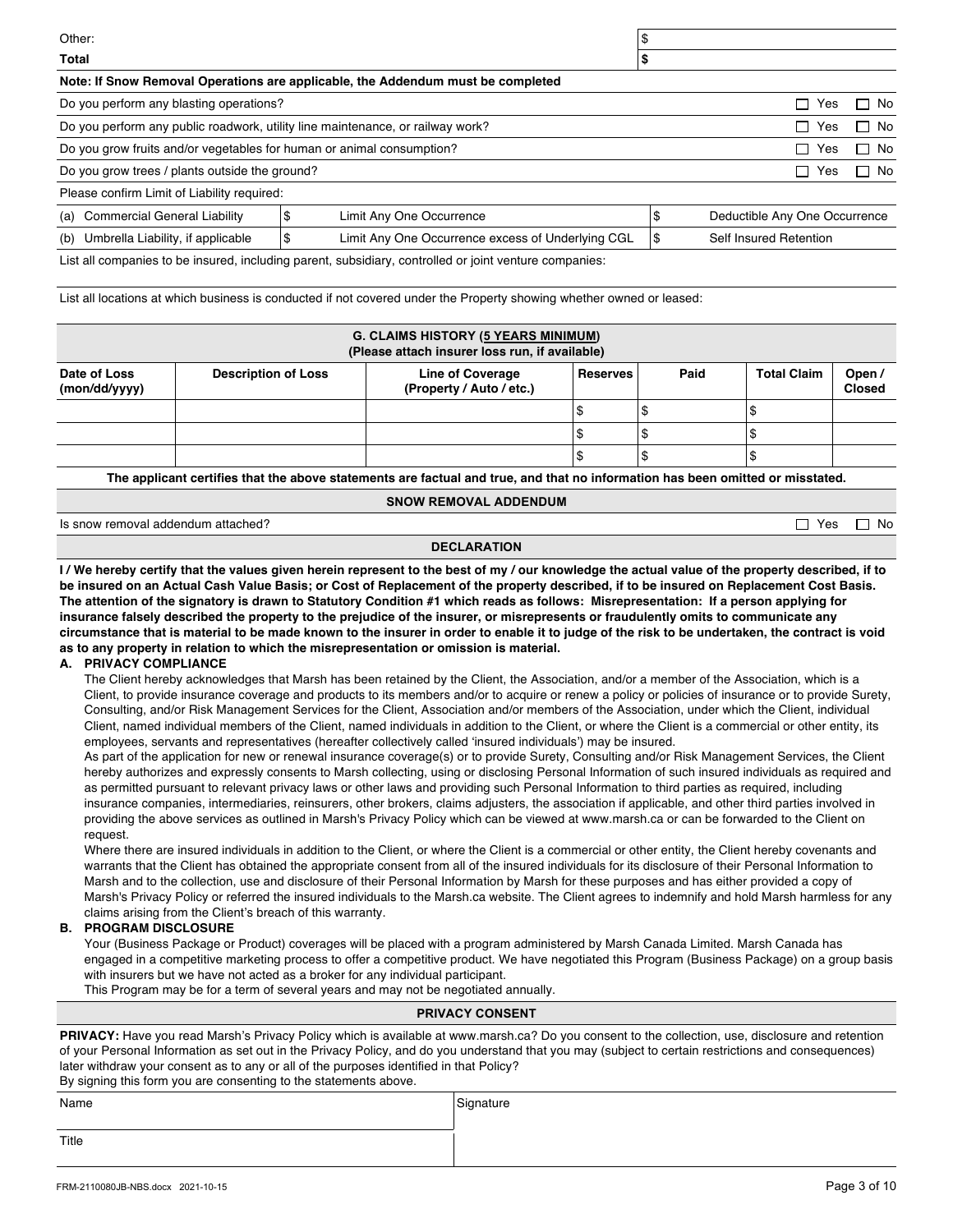

**Marsh Canada Limited**

120 Bremner Boulevard, Suite 800 Toronto, Ontario M5J 0A8 Toll Free Telephone #: 1 888 949 4360 Toll Free Fax #: 1 866 656 0001 E-mail: cnla.hortprotect@marsh.com

## **Snow Removal Addendum**

|                                                                                               | 1.a. Have you entered into any new contracts?                                                                                               |                                    |    | $\Box$ Yes                                              | $\Box$ No          |  |
|-----------------------------------------------------------------------------------------------|---------------------------------------------------------------------------------------------------------------------------------------------|------------------------------------|----|---------------------------------------------------------|--------------------|--|
|                                                                                               | If 'Yes', provide a copy.                                                                                                                   |                                    |    |                                                         |                    |  |
|                                                                                               | 1.b. Are there hold harmless agreements in place through which you agree to indemnify your customers in relation to certain claims?         |                                    |    | $\Box$ Yes                                              | $\Box$ No          |  |
|                                                                                               | If 'Yes', do you limit the indemnification to claims arising only from your own breach of contract or negligence?                           |                                    |    | Yes<br>$\Box$                                           | No                 |  |
|                                                                                               | 1.c. How many years has the Applicant been in the snow removal business?                                                                    |                                    |    |                                                         |                    |  |
|                                                                                               | 1.d. Estimated Annual Sales for Snow Removal, Ice Melting Products Operations.                                                              |                                    |    |                                                         |                    |  |
|                                                                                               | <b>Type of Operations</b>                                                                                                                   | <b>Estimated Annual</b><br>Revenue |    | <b>Estimated Annual</b><br><b>Subcontracted Revenue</b> |                    |  |
|                                                                                               | Residential Dwellings Only                                                                                                                  | \$                                 | \$ |                                                         |                    |  |
|                                                                                               | Residential Condos / Apartments                                                                                                             | \$                                 | \$ |                                                         |                    |  |
|                                                                                               | □ Commercial Parking Lots, Plazas, Institutions, Offices, etc.                                                                              | \$                                 | \$ |                                                         |                    |  |
|                                                                                               | Industrial Lots (not open for general public)                                                                                               | \$                                 | \$ |                                                         |                    |  |
|                                                                                               | Clearing and Dumping Snowbanks (excluding Snow Plowing)                                                                                     | \$                                 | \$ |                                                         |                    |  |
|                                                                                               | $\Box$ All other properties (specify):                                                                                                      | \$                                 | \$ |                                                         |                    |  |
| 2.                                                                                            | What kind of areas does the Applicant clear?                                                                                                |                                    |    |                                                         |                    |  |
|                                                                                               | Driveways <b>Q</b> Roads<br>$\Box$ Parking lots<br>Walkways<br>└                                                                            | Other (please describe)            |    |                                                         |                    |  |
| 3.                                                                                            | Is your business Smart About Salt certified?                                                                                                |                                    |    | Yes<br>$\mathsf{L}$                                     | No                 |  |
| 4.                                                                                            | Are there any verbal contracts with customers?                                                                                              |                                    |    |                                                         |                    |  |
| 5.                                                                                            | Does the Applicant enter into Municipal or Provincial contracts?                                                                            |                                    |    |                                                         | No<br>No           |  |
|                                                                                               | If 'Yes', describe:                                                                                                                         |                                    |    | Yes                                                     |                    |  |
|                                                                                               |                                                                                                                                             |                                    |    |                                                         |                    |  |
|                                                                                               | *Please be advised coverage for Snow Removal on Public, Municipal and/or Provincial Roadways is excluded.                                   |                                    |    |                                                         |                    |  |
| 6.                                                                                            | Are the Applicant's vehicles licensed for the road?                                                                                         |                                    |    | $\Box$ Yes                                              | $\Box$ No          |  |
|                                                                                               | If 'Yes', does it include unlicensed equipment such as a Bobcat etc.?                                                                       |                                    |    | l 1<br>Yes                                              | $\mathsf{L}$<br>No |  |
| 7.                                                                                            | How many employees do snow removal?                                                                                                         |                                    |    |                                                         |                    |  |
| 8.                                                                                            | Do any of your contracts specify any terms that may restrict you from conducting snow and ice removal? (ie. hours of the day, etc.)         |                                    |    | Yes<br>ப                                                | No                 |  |
|                                                                                               | 9.a. Do any of your contracts specify when work is to be performed? (to open a lot by a certain time, etc.)                                 |                                    |    | Yes<br>ப                                                | No                 |  |
|                                                                                               | Please specify:                                                                                                                             |                                    |    |                                                         |                    |  |
|                                                                                               | 9.b. Do you provide 'on-call' service?                                                                                                      |                                    |    | Yes<br>$\mathsf{L}$                                     | ∐ No               |  |
|                                                                                               | If 'Yes', does the customer assume all liability in relation to a slip and fall?                                                            |                                    |    | П<br>Yes                                                | $\mathsf{L}$<br>No |  |
|                                                                                               | 10. Do customers check and sign off (approve) the Applicant's work?                                                                         |                                    |    | Yes<br>$\mathsf{L}$                                     | No                 |  |
|                                                                                               | 11. Do you keep maintenance logs (weather conditions, time location etc.) for work performed at each contracted site?<br>l 1<br>Yes<br>∐ No |                                    |    |                                                         |                    |  |
|                                                                                               | If 'Yes', how long are these logs kept on file?                                                                                             |                                    |    | $\Box$<br>Yes                                           | $\Box$ No          |  |
|                                                                                               | 12. Do you use CNLA approved snow removal contracts?                                                                                        |                                    |    |                                                         | $\Box$ No          |  |
|                                                                                               | 13. Do you use snow removal contracts other than the CNLA contracts?                                                                        |                                    |    | Yes<br>ப                                                |                    |  |
|                                                                                               | If 'Yes', please provide a copy.                                                                                                            |                                    |    | $\Box$ Yes                                              | $\Box$ No          |  |
|                                                                                               | 14. Do you use sub contractors?                                                                                                             |                                    |    |                                                         |                    |  |
|                                                                                               | Do you have a contract in place between you and the subcontractor?<br>Please provide a copy of the contract.                                |                                    |    | $\Box$ Yes                                              | $\Box$ No          |  |
|                                                                                               | 15. Do you act as a sub contractor?                                                                                                         |                                    |    | $\Box$ Yes                                              | $\Box$ No          |  |
|                                                                                               | If 'Yes', please provide a copy of the contract.                                                                                            |                                    |    |                                                         |                    |  |
| 16.                                                                                           | Is there a Hold Harmless that references negligence in regards to the Scope of Work?                                                        |                                    |    | $\Box$<br>Yes                                           | $\Box$ No          |  |
|                                                                                               |                                                                                                                                             |                                    |    | П.<br>Yes                                               | $\Box$ No          |  |
| 17. Does the Scope of Work Section have the qualifiers 'Bare Pavement' and/or 'Free & Clear'? |                                                                                                                                             |                                    |    |                                                         |                    |  |

18. Please List all Commercial Snow Removal clients (including client name and location details):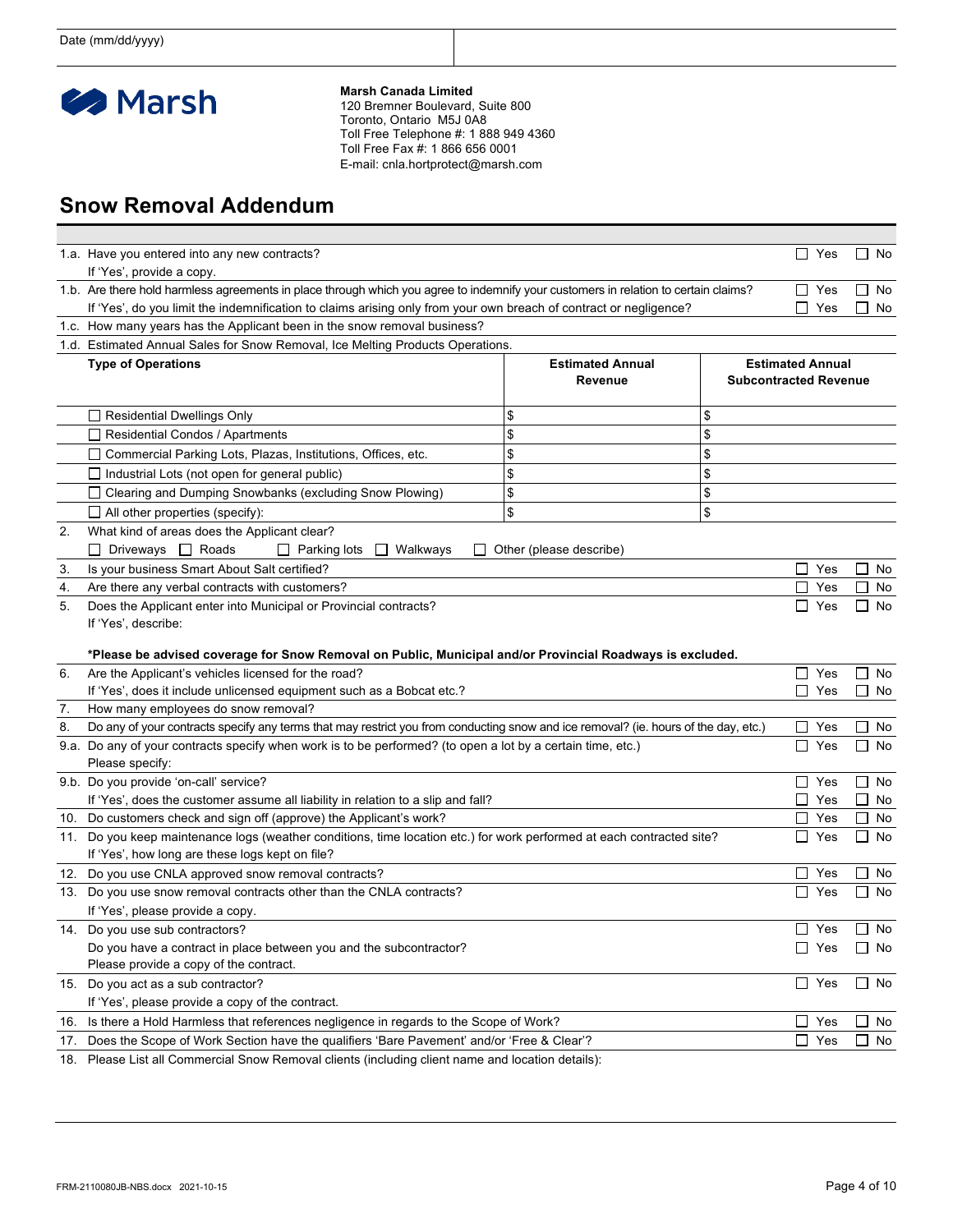Additional Information / Risk Mitigation Efforts:

**\*Note: Snow addendum is part of application.**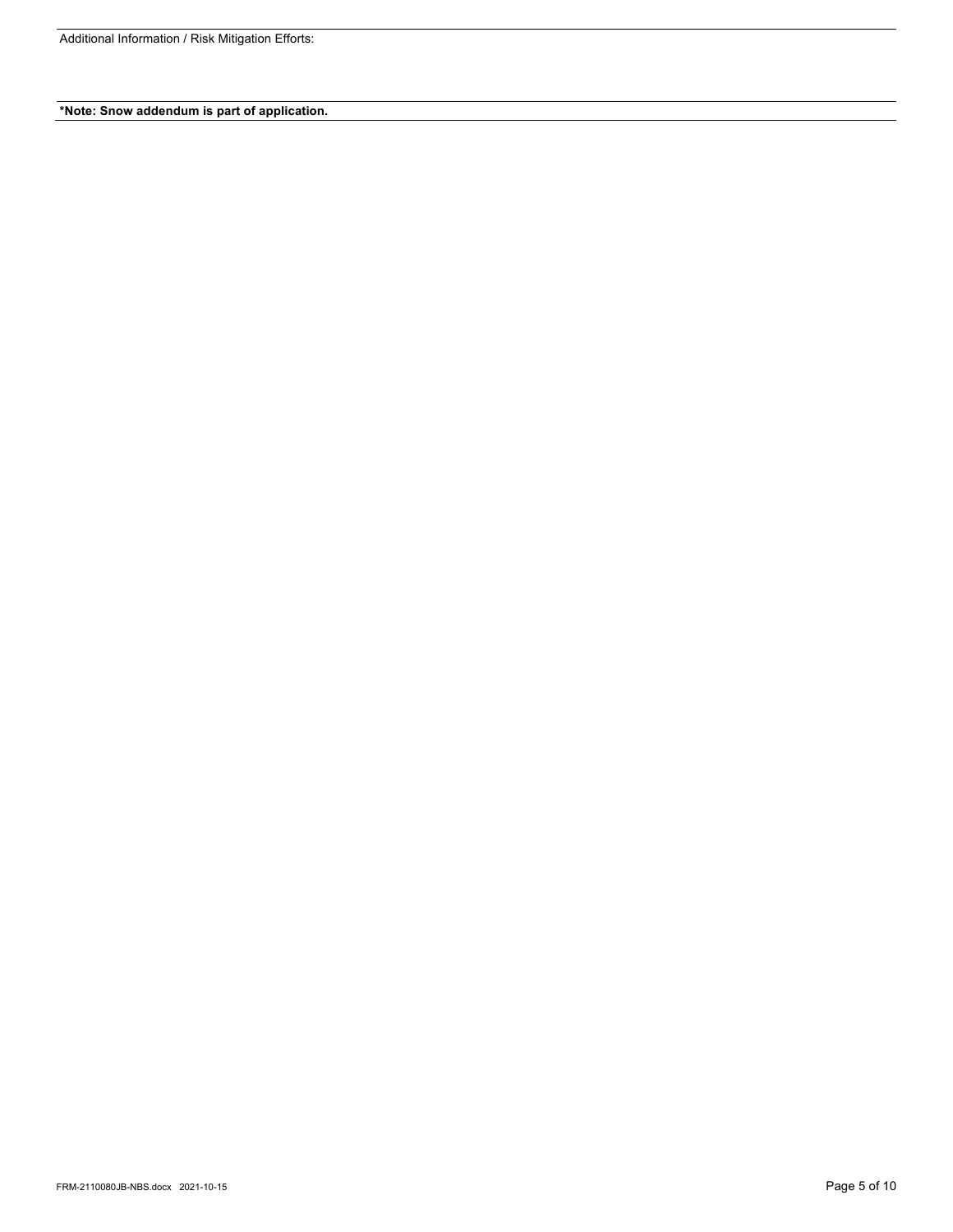

# **Swimming Pool Installation Addendum**

| 1. |                                                                                                                                 | How many years experience do you have installing Swimming Pools?   |                                                                                                                         |                       |                    |  |
|----|---------------------------------------------------------------------------------------------------------------------------------|--------------------------------------------------------------------|-------------------------------------------------------------------------------------------------------------------------|-----------------------|--------------------|--|
| 2. | What is the estimated annual revenue expected this year from your Swimming Pool Installation Operations?                        |                                                                    |                                                                                                                         |                       |                    |  |
|    |                                                                                                                                 |                                                                    | 2.a. Do you sub-contract out any part of the Swimming Pool Installation process?                                        |                       |                    |  |
|    | Excavation                                                                                                                      |                                                                    |                                                                                                                         | Yes<br>$\mathsf{L}$   | П<br>No            |  |
|    | Gas                                                                                                                             |                                                                    |                                                                                                                         | Yes<br>$\blacksquare$ | $\Box$ No          |  |
|    | Electrical                                                                                                                      |                                                                    |                                                                                                                         | $\mathbf{I}$<br>Yes   | $\Box$ No          |  |
|    | subcontractor?                                                                                                                  |                                                                    | 2.b. For any contracted work, is proof of liability insurance or copies of certificates of insurance obtained from each | Yes                   | $\Box$ No          |  |
|    |                                                                                                                                 | If 'Yes', please advise minimum CGL Limit of Liability:            |                                                                                                                         | \$                    |                    |  |
|    |                                                                                                                                 | 3.a. What type of Swimming Pools are installed?                    |                                                                                                                         |                       |                    |  |
|    | Fiberglass<br>l 1                                                                                                               |                                                                    | If Fiberglass pool installation, will the pool be elevated with a Crane?                                                | Yes                   | No<br>$\mathbf{I}$ |  |
|    | Concrete<br>П                                                                                                                   | $\Box$ Vinyl                                                       | Other (specify):                                                                                                        |                       |                    |  |
|    |                                                                                                                                 | 3.b. Are ancillary products being installed with the pool?         |                                                                                                                         |                       |                    |  |
|    | Slide<br>$\Box$                                                                                                                 | Diving Board                                                       | Other (specify):                                                                                                        |                       |                    |  |
| 4. | Who contacts Ontario One (or similar provincial or territorial organization) to advise them a Swimming Pool is being installed? |                                                                    |                                                                                                                         |                       |                    |  |
| 5. |                                                                                                                                 |                                                                    | Do you perform any Swimming Pool Maintenance once the operations are complete?                                          | $\mathsf{L}$<br>Yes   | □<br>No            |  |
| 6. | $\Box$<br>No<br>Do you produce designs for the Swimming Pools?<br>Yes<br>$\mathbf{I}$                                           |                                                                    |                                                                                                                         |                       |                    |  |
|    | $\Box$ No<br>If 'Yes', do you currently have a Professional Liability policy?<br>$\blacksquare$<br>Yes                          |                                                                    |                                                                                                                         |                       |                    |  |
|    |                                                                                                                                 | *Note: Swimming Pool Installation Addendum is part of application. |                                                                                                                         |                       |                    |  |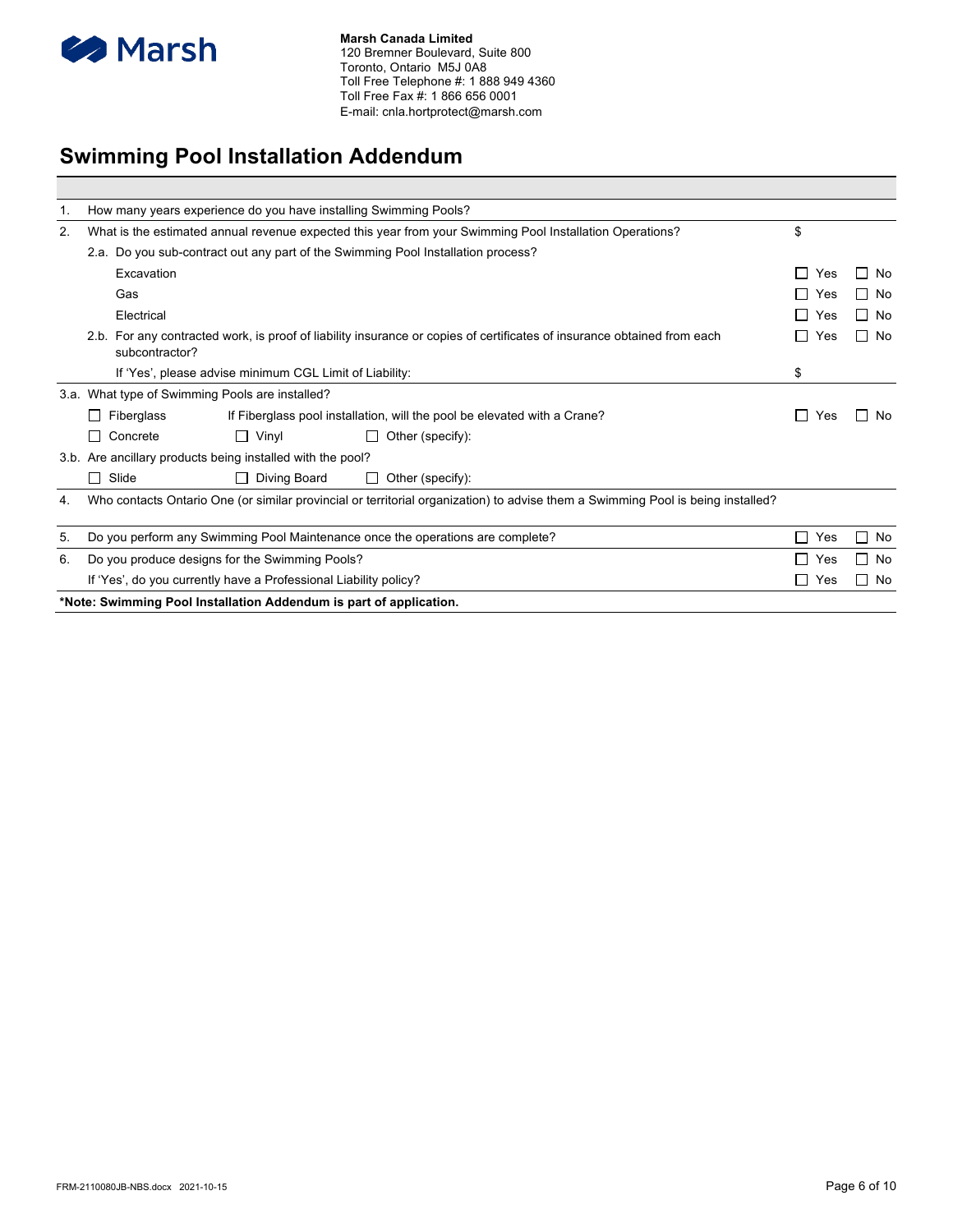

## **Professional Liability Addendum**

| party contractor?                                                | Do you provide design advice / consultation and/or actual designs for a third                                                       | $\Box$ Yes       | $\Box$ No Estimated Annual Revenues: \$ |            |     |           |
|------------------------------------------------------------------|-------------------------------------------------------------------------------------------------------------------------------------|------------------|-----------------------------------------|------------|-----|-----------|
| Do you currently have a Professional Liability policy?           |                                                                                                                                     | $\Box$ Yes       | $\Box$ No Limit of Liability:\$         |            |     |           |
| If 'Yes', insurer:                                               |                                                                                                                                     |                  |                                         |            |     |           |
|                                                                  | To your knowledge, has there ever been a claim resulting from Landscape Design?                                                     |                  |                                         | $\Box$ Yes |     | $\Box$ No |
| If 'Yes', what was the total amount of the claim(s):             |                                                                                                                                     |                  |                                         | \$         |     |           |
| How many employees perform landscape design:                     |                                                                                                                                     |                  |                                         |            |     |           |
| What qualifications do these employees have:                     |                                                                                                                                     |                  |                                         |            |     |           |
|                                                                  |                                                                                                                                     |                  |                                         | \$         |     |           |
| What is the average size of Landscape Design Projects (revenue): |                                                                                                                                     |                  |                                         |            |     |           |
| Do you have any employed licensed architects and engineers?      |                                                                                                                                     |                  |                                         | $\Box$ Yes |     | ∐ No      |
| If 'Yes', provide a copy.                                        | If 'Yes', do you require evidence of Professional Liability insurance with a minimum limit of \$1,000,000?                          |                  |                                         | □          | Yes | No        |
|                                                                  | Please provide a full description of your services (attach brochures and promotional literature):                                   |                  |                                         |            |     |           |
|                                                                  |                                                                                                                                     |                  |                                         |            |     |           |
|                                                                  | Are your operations controlled, owned, or associated with any other firm, corporation, company or individual?                       |                  |                                         | $\Box$ Yes |     | ∐ No      |
|                                                                  | What procedures or protocols have you implemented to limit the possibility of a professional liability claim?                       |                  |                                         |            |     |           |
|                                                                  |                                                                                                                                     |                  |                                         |            |     |           |
| Explain fully the educational requirements for your profession:  |                                                                                                                                     |                  |                                         |            |     |           |
|                                                                  |                                                                                                                                     |                  |                                         |            |     |           |
|                                                                  |                                                                                                                                     |                  |                                         |            |     |           |
|                                                                  |                                                                                                                                     |                  |                                         |            |     |           |
|                                                                  | Has the applicant or any of its employees ever been investigated by, or suspended from practice by, any body governing the          |                  |                                         | ∐ Yes      |     | l I No    |
| practice of this profession or any other body e.g. a court?      |                                                                                                                                     |                  |                                         |            |     |           |
| If 'Yes', please provide details:                                |                                                                                                                                     |                  |                                         |            |     |           |
|                                                                  |                                                                                                                                     |                  |                                         |            |     |           |
|                                                                  |                                                                                                                                     |                  |                                         |            |     |           |
|                                                                  |                                                                                                                                     |                  |                                         |            |     |           |
| If 'Yes', please attach relevant extracts                        | Is there any legislation currently in force governing the practice of the Applicant?                                                |                  |                                         | $\Box$ Yes |     | $\Box$ No |
| contract employees:                                              | A. Please provide the following information for any person performing the professional services mentioned in question 2A, including |                  |                                         |            |     |           |
| <b>Full Name</b>                                                 | <b>Duties / Titles</b>                                                                                                              | <b>Education</b> | Years Exp.                              |            |     |           |
|                                                                  |                                                                                                                                     |                  |                                         |            |     |           |
|                                                                  |                                                                                                                                     |                  |                                         |            |     |           |
|                                                                  |                                                                                                                                     |                  |                                         |            |     |           |
|                                                                  |                                                                                                                                     |                  |                                         |            |     |           |
|                                                                  |                                                                                                                                     |                  |                                         |            |     |           |

Although the signing of this Application form does not bind the Applicant to purchase the insurance, the undersigned Applicant agrees that this form and the information furnished pursuant hereto shall be the basis of the contract should a policy be issued and this form will become part of the policy.

**\*Note: Professional Liability addendum is part of application.**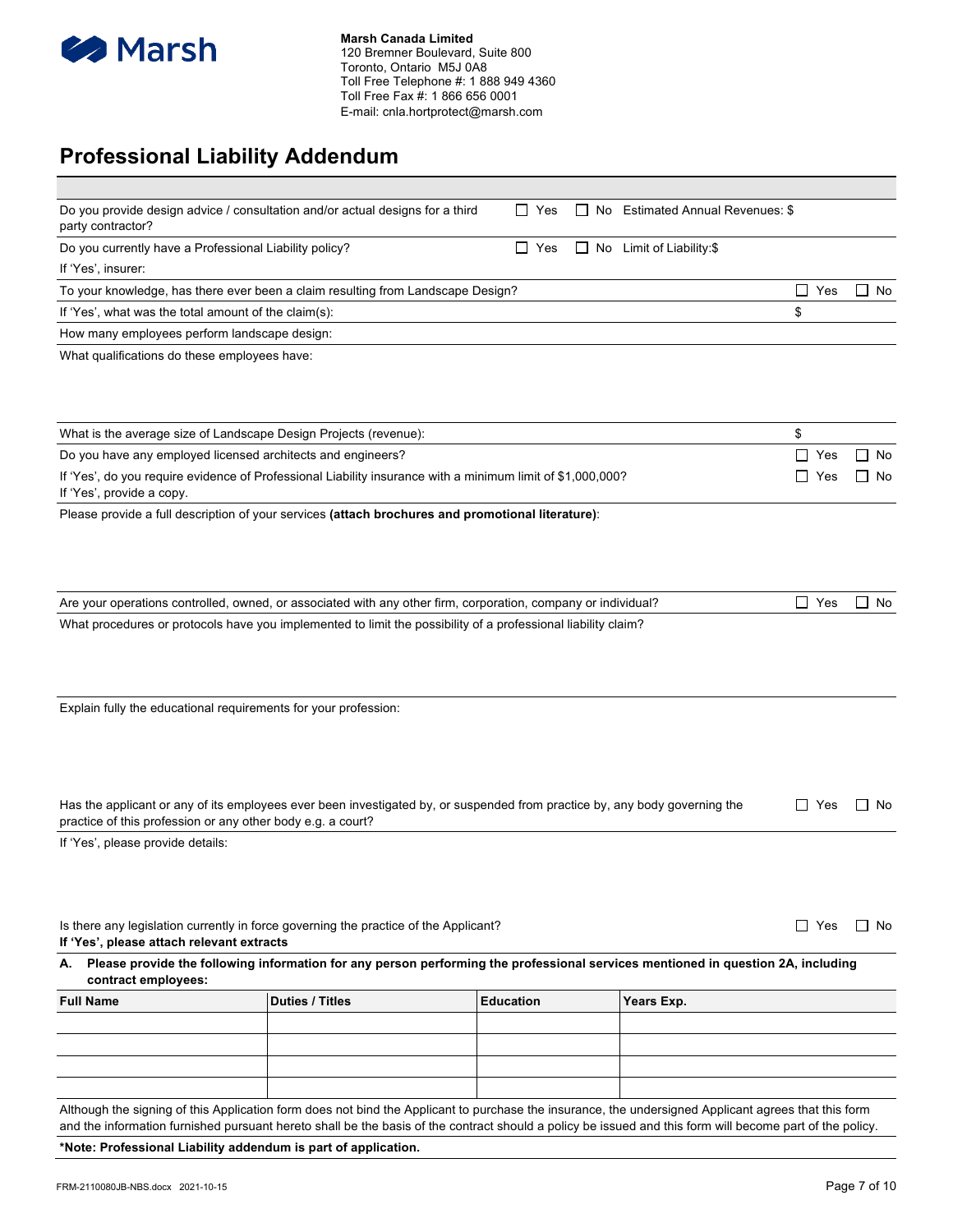

### **Greenhouses Addendum**

| <b>EQUIPMENT &amp; PREMISES</b>                                                                               |                              |                                                                                                       |                                                                                     |  |  |  |
|---------------------------------------------------------------------------------------------------------------|------------------------------|-------------------------------------------------------------------------------------------------------|-------------------------------------------------------------------------------------|--|--|--|
| Type of heading equipment:                                                                                    |                              |                                                                                                       |                                                                                     |  |  |  |
| $\Box$ Boilers $\Box$ Electric Heaters $\Box$ Other Number of Boilers?                                        |                              | Sparing? $\Box$ Yes<br>$\Box$ No                                                                      | $\Box$ Auto Start or $\Box$ Manual Start                                            |  |  |  |
| Do you have any production machinery? $\Box$ Yes $\Box$ No                                                    |                              |                                                                                                       | Are there temperature alarms in Greenhouses? $\Box$ Yes<br>$\Box$ No                |  |  |  |
| Are there any Coolers?<br>$\Box$ No<br>□ Yes                                                                  | $\Box$ No<br>$\Box$ Yes      |                                                                                                       | If so, are there Temperature Alarms on the coolers? How many Coolers are available? |  |  |  |
| Central monitored temperature alarm systems? If 'Yes', Name of Company Monitoring System.<br>$\Box$ No<br>Yes |                              |                                                                                                       | Who is contacted during a failure?                                                  |  |  |  |
| Monitored on site?<br>$\Box$ No<br>$\Box$ Yes                                                                 | Where does the alarm go off? |                                                                                                       | What happens if owner / operator is away?                                           |  |  |  |
| If 'No', how many hours before the items start to spoil or are deemed unusable?                               |                              | What other monitoring is used?                                                                        |                                                                                     |  |  |  |
| Is there any written Contingency Plan in place for lack of Heat or Electricity?<br>$\Box$ No<br>$\Box$ Yes    |                              | Spare Cooling / Boiler Capacity?<br>$\Box$ No<br>$\Box$ Yes                                           |                                                                                     |  |  |  |
| Emergency Backup Power Supply (Generator)?<br>$\Box$ No<br>Yes                                                |                              | Able to maintain Heat, Cooling and or Ventilation?<br>$\Box$ No<br>Yes                                |                                                                                     |  |  |  |
| In standby position?<br>$\Box$ No<br>$\Box$ Yes                                                               |                              | If 'No', describe how spoilage could be prevented or reduced:                                         |                                                                                     |  |  |  |
| Service contract in place for utility equipment?<br>$\Box$ No<br>□ Yes                                        |                              | If 'Yes', type of service? Comprehensive<br>$\Box$ No<br>$\Box$ Yes                                   |                                                                                     |  |  |  |
| How many rooms are in the Greenhouse?<br>$\Box$ Several<br>or<br>$\Box$ One large room                        |                              | If there are several rooms, is each room heated by a separate<br>system?<br>$\sqcap$ Yes<br>$\Box$ No |                                                                                     |  |  |  |
| Any computer controlled venting for cooling?<br>$\Box$ No<br>Π Yes                                            |                              | Is there an automated irrigation system?<br>∏ Yes<br>$\Box$ No                                        |                                                                                     |  |  |  |
| Type of Product:<br>Grown<br>$\Box$ Stored                                                                    |                              |                                                                                                       |                                                                                     |  |  |  |
| On the Poly, what is the warranty period?<br>$\Box$ Other:<br>$\Box$ 4 years $\Box$ 6 years                   |                              | $\Box$ No<br>Yes                                                                                      | Has the warranty been registered with the manufacturer?                             |  |  |  |

Additional Information:

|              |                    |                                  | <b>Building Value</b> |
|--------------|--------------------|----------------------------------|-----------------------|
| Greenhouse 1 |                    | \$                               |                       |
| Greenhouse 2 |                    | \$                               |                       |
| Greenhouse 3 |                    | \$                               |                       |
| Greenhouse 4 |                    | \$                               |                       |
| Greenhouse 5 |                    | \$                               |                       |
|              |                    | <b>Indoor Horticultural Crop</b> |                       |
| <b>Month</b> | <b>Stock Value</b> | <b>Month</b>                     | <b>Stock Value</b>    |
| January      | \$                 | July                             | \$                    |
| February     | \$                 | August                           | \$                    |
| March        | \$                 | September                        | \$                    |
| April        | \$                 | October                          | \$                    |
| May          | \$                 | November                         | \$                    |
| June         | \$                 | December                         | \$                    |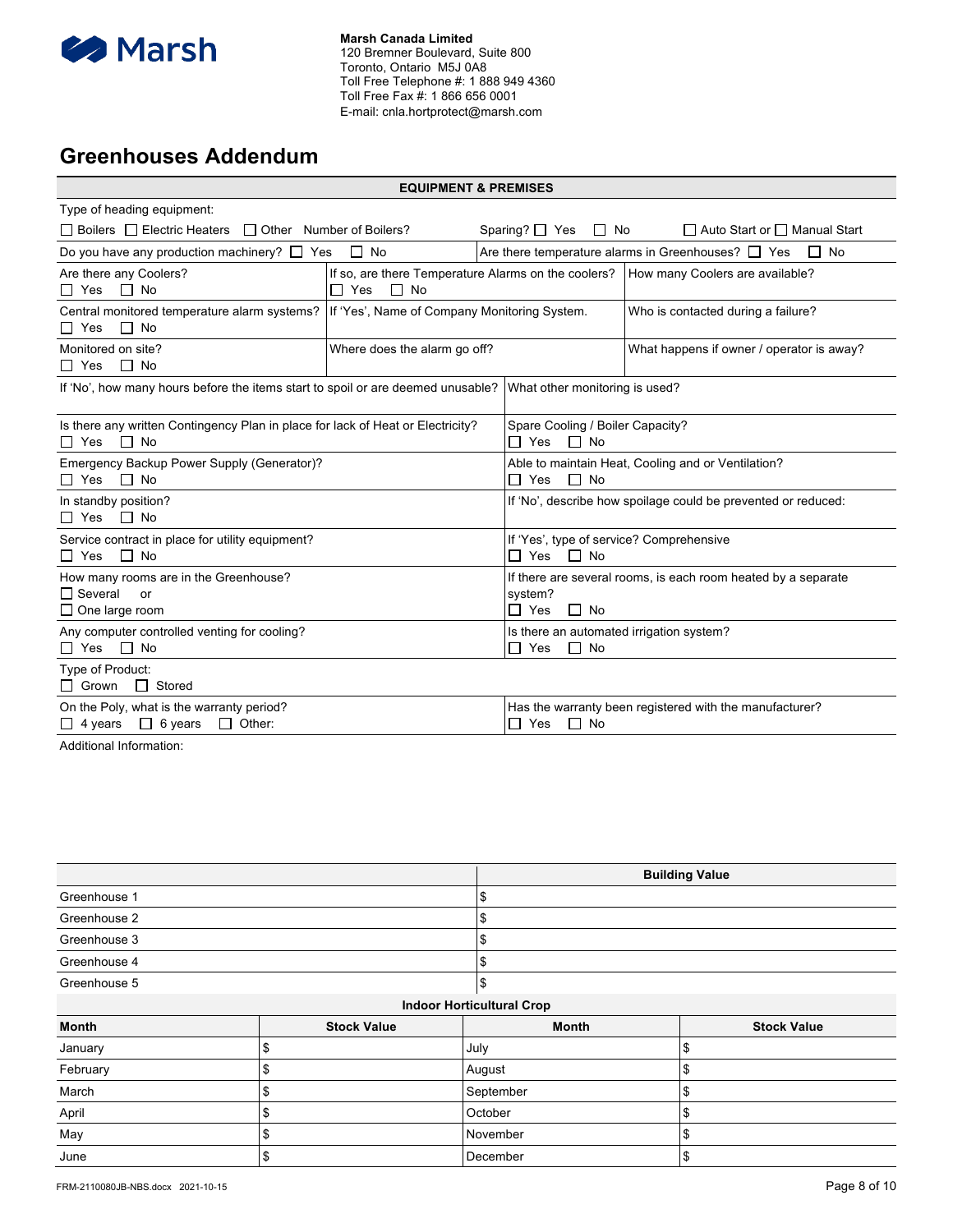| <b>Indoor Giftware</b> |                    |              |                    |  |  |
|------------------------|--------------------|--------------|--------------------|--|--|
| <b>Month</b>           | <b>Stock Value</b> | <b>Month</b> | <b>Stock Value</b> |  |  |
| January                |                    | July         |                    |  |  |
| February               |                    | August       |                    |  |  |
| March                  |                    | September    |                    |  |  |
| April                  |                    | October      |                    |  |  |
| May                    |                    | November     |                    |  |  |
| June                   |                    | December     |                    |  |  |